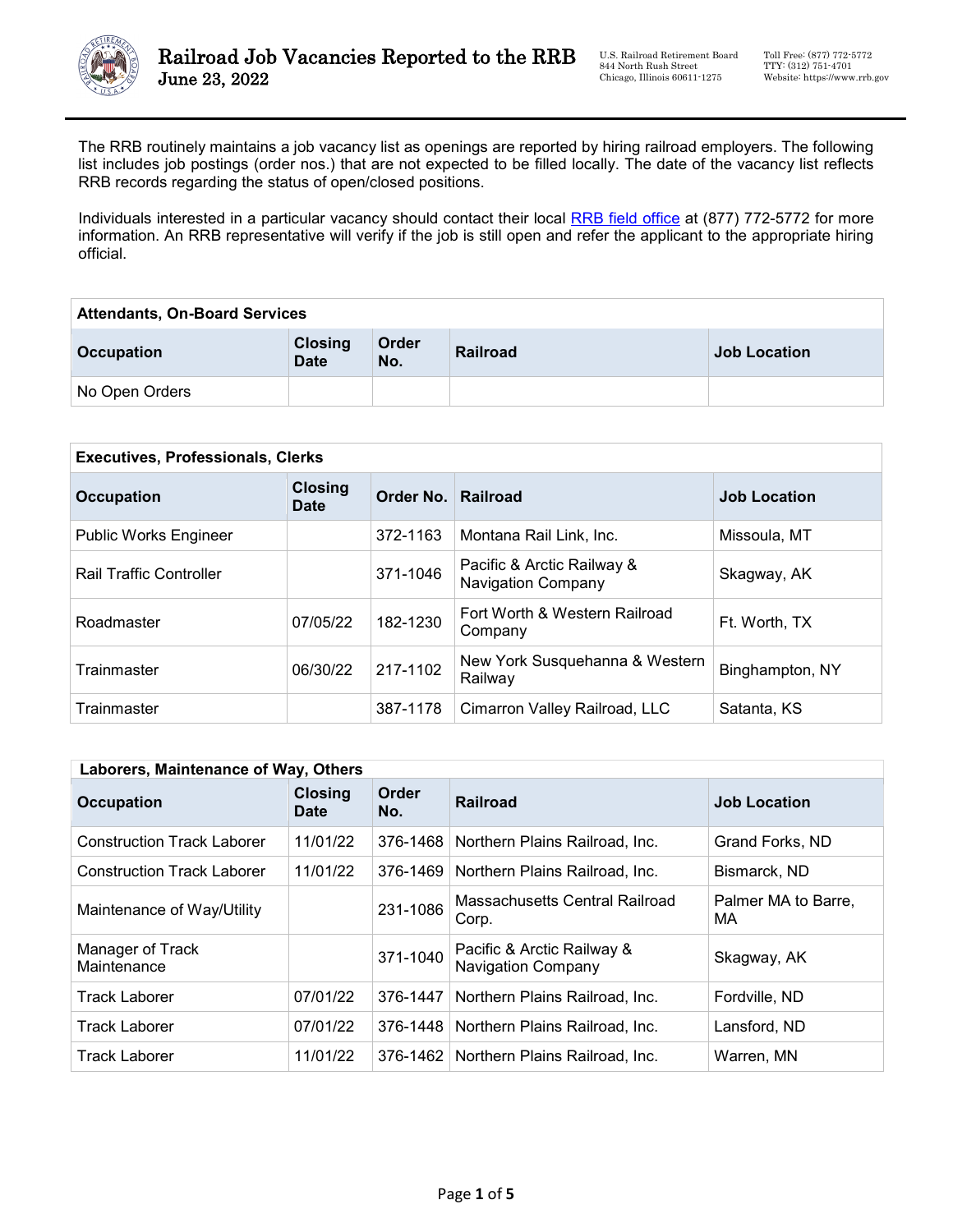

| <b>Miscellaneous, Including Foremen</b> |                               |                     |                                                |                     |
|-----------------------------------------|-------------------------------|---------------------|------------------------------------------------|---------------------|
| <b>Occupation</b>                       | <b>Closing</b><br><b>Date</b> | <b>Order</b><br>No. | <b>Railroad</b>                                | <b>Job Location</b> |
| <b>Production Foreman</b>               | 11/01/22                      | 376-1465            | Northern Plains Railroad, Inc.                 | Hastings, MN        |
| Railcar Repair Foreman                  |                               | 387-1179            | Cimarron Valley Railroad, LLC.                 | Satanta, KS         |
| Section Foreman                         | 07/01/22                      | 376-1449            | Northern Plains Railroad, Inc.                 | Fordville, ND       |
| Supervisor of Locomotive<br>Maintenance |                               | 261-1014            | Delmarva Central Railroad<br>Company           | Harrington, DE      |
| <b>Tamper Operator</b>                  | 11/01/22                      | 376-1466            | Northern Plains Railroad, Inc.                 | Grand Forks, ND     |
| <b>Tamper Operator</b>                  | 11/01/22                      | 376-1467            | Northern Plains Railroad, Inc.                 | Hastings, MN        |
| Track Inspector                         | 08/30/22                      | 111-1043            | R.J. Corman RR Co./ Childersburg<br>Line, LLC. | Childersburg, AL    |
| Track Inspector                         |                               | 387-1180            | Cimarron Valley Railroad, LLC.                 | Satanta, KS         |
| Train Operator (Certified)              | 08/01/22                      | 289-1029            | Indiana Rail Road Company                      | Jasonville, IN      |

| <b>Occupation</b>                     | <b>Closing</b><br><b>Date</b> | <b>Order</b><br>No. | <b>Railroad</b>                                                  | <b>Job Location</b>      |
|---------------------------------------|-------------------------------|---------------------|------------------------------------------------------------------|--------------------------|
| <b>Boom Truck/Grapple</b><br>Operator | 11/01/22                      | 376-1463            | Northern Plains Railroad, Inc.                                   | Bismarck, ND             |
| <b>Boom Truck/Grapple</b><br>Operator | 11/01/22                      | 376-1464            | Northern Plains Railroad, Inc.                                   | Minot, ND                |
| <b>Chief Mechanical Officer</b>       |                               | 371-1039            | Pacific & Arctic Railway &<br><b>Navigation Company</b>          | Skagway, AK              |
| Diesel Mechanic/Electrician           | 07/01/22                      | 376-1443            | Northern Plains Railroad, Inc.                                   | Fordville, ND            |
| Diesel Mechanic/Electrician           | 07/01/22                      | 376-1444            | Northern Plains Railroad, Inc.                                   | Lansford, ND             |
| Electrician                           |                               |                     | 371-1045 Pacific & Arctic Railway &<br><b>Navigation Company</b> | Skagway, AK              |
| Locomotive Mechanic                   |                               | 371-1044            | Pacific & Arctic Railway &<br><b>Navigation Company</b>          | Skagway, AK              |
| Railroad Mechanic                     |                               | 211-1043            | New York Susquehanna & Western<br>Railway                        | Binghamton, NY           |
| Signalman                             |                               | 372-1162            | Montana Rail Link, Inc.                                          | <b>Varying Locations</b> |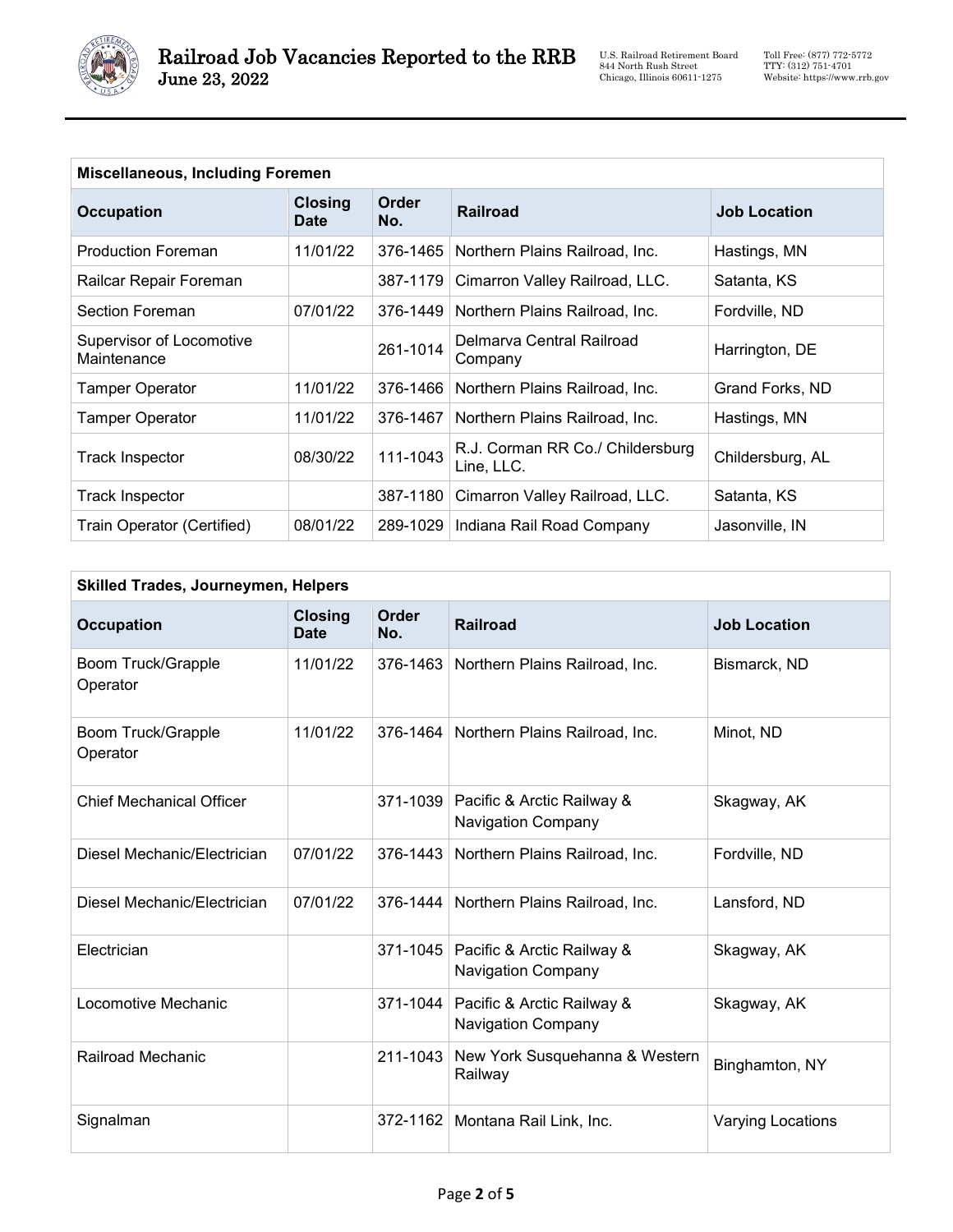

U.S. Railroad Retirement Board 844 North Rush Street Chicago, Illinois 60611-1275

| <b>Occupation</b>      | <b>Closing</b><br><b>Date</b> | Order<br>No. | <b>Railroad</b>                                     | <b>Job Location</b> |
|------------------------|-------------------------------|--------------|-----------------------------------------------------|---------------------|
| Welder/Track Inspector | 07/05/22                      |              | 182-1229   Fort Worth & Western Railroad<br>Company | Ft. Worth, TX       |

| <b>Train and Engine Service</b>          |                               |                     |                                                         |                     |
|------------------------------------------|-------------------------------|---------------------|---------------------------------------------------------|---------------------|
| <b>Occupation</b>                        | <b>Closing</b><br><b>Date</b> | <b>Order</b><br>No. | <b>Railroad</b>                                         | <b>Job Location</b> |
| <b>Brakeman</b>                          |                               | 371-1043            | Pacific & Arctic Railway &<br><b>Navigation Company</b> | Skagway, AK         |
| <b>Certified Conductor</b>               | 07/01/22                      | 376-1446            | Northern Plains Railroad, Inc.                          | Fordville, ND       |
| Certified Locomotive<br>Engineer         | 07/01/22                      | 376-1445            | Northern Plains Railroad, Inc.                          | Fordville, ND       |
| Conductor                                |                               | 161-1053            | Grenada Railroad, LLC.                                  | Memphis, TN         |
| Conductor                                | 12/31/22                      | 182-1228            | <b>Cleveland Cliffs Steelworks</b><br>Railway, Inc.     | Cleveland, OH       |
| <b>Conductor Trainee</b>                 | 11/01/22                      | 376-1470            | Northern Plains Railroad, Inc.                          | Fordville, ND       |
| Locomotive Engineer                      |                               | 387-1177            | Cimarron Valley Railroad, LLC                           | Satanta, KS         |
| Locomotive Engineer/Freight<br>Conductor |                               | 201-1775            | New York Susquehanna & Western<br>Railway               | Cooperstown, NY     |
| <b>Train Crew Member</b>                 | 08/30/22                      | 243-1020            | R.J. Corman Railroad Property,<br>LLC.                  | Clearfield, PA      |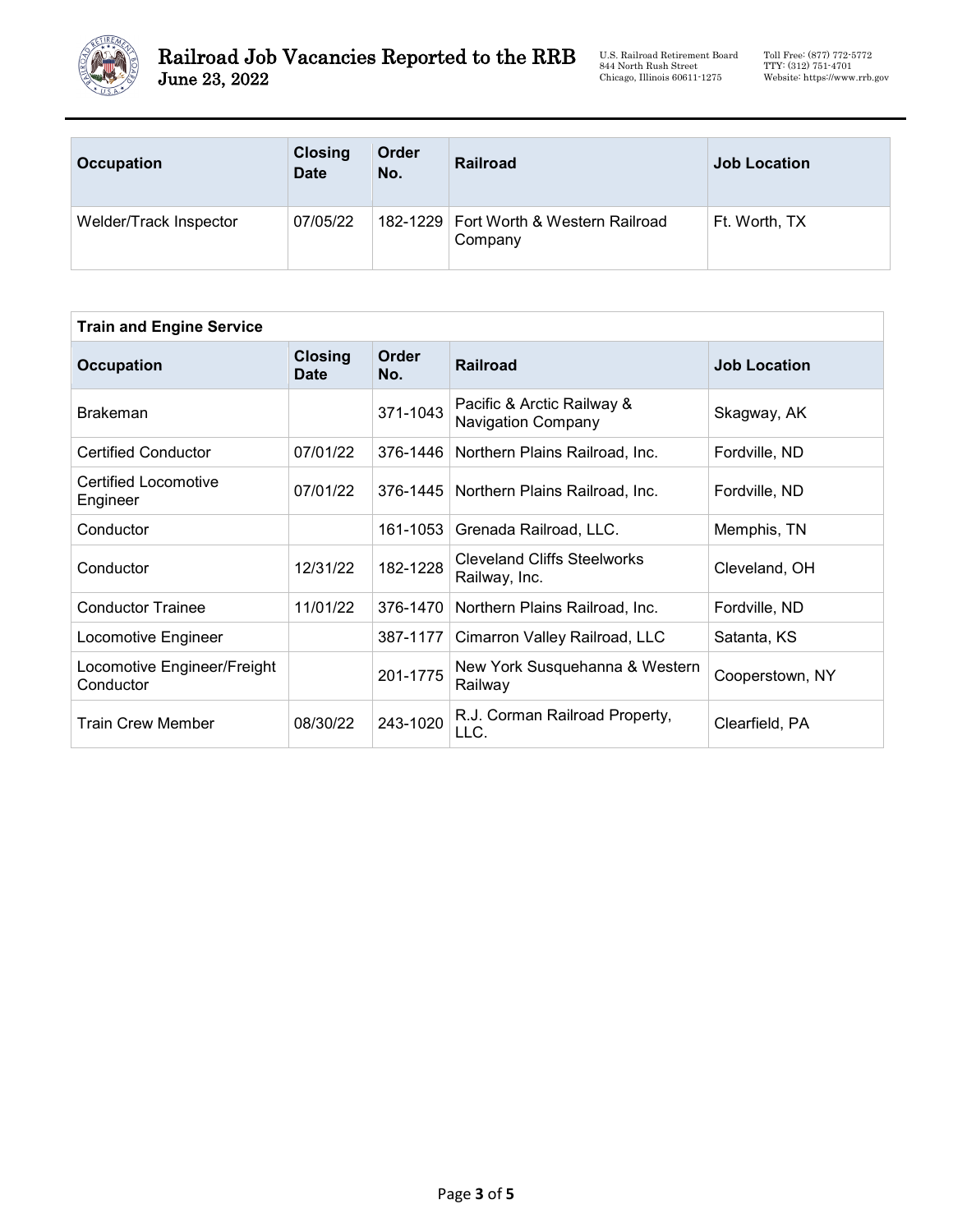

U.S. Railroad Retirement Board 844 North Rush Street Chicago, Illinois 60611-1275

Toll Free: (877) 772-5772 TTY: (312) 751-4701 Website: https://www.rrb.gov

## **Railroad Web Sites with Job Listings**

| Aberdeen, Carolina & Western Railway Co., Inc.                    |
|-------------------------------------------------------------------|
| <b>Adrian &amp; Blissfield Railroad Company</b>                   |
| <b>Amtrak (National Railroad Passenger Corporation)</b>           |
| <b>Belt Railway of Chicago</b>                                    |
| <b>BNSF Railway Company</b>                                       |
| <b>Canadian National Railway</b>                                  |
| <b>Canadian Pacific LTD</b>                                       |
| <b>Carload Express, Inc.</b>                                      |
| <b>Chicago South Shore &amp; South Bend Railroad</b>              |
| <b>Consolidated Rail Corporation (CONRAIL)</b>                    |
| <b>CSX Transportation, Inc.</b>                                   |
| Dakota, Missouri Valley and Western Railroad, Inc.                |
| Delta Southern Railroad, Inc.                                     |
| <b>Everett Railroad Company</b>                                   |
| Genesee & Wyoming Inc.                                            |
| <b>Illinois Central Railroad Company</b>                          |
| Indiana Harbor Belt Railroad Company                              |
| <b>Indiana Rail Road Company</b>                                  |
| Iowa Interstate Railroad, Ltd.                                    |
| <b>Iowa Northern Railway Company</b>                              |
| <b>Kansas City Southern Railway Company</b>                       |
| <b>Keolis Commuter Services, LLC</b>                              |
| <b>Lake State Railway Company</b>                                 |
| <b>Long Island Railroad Company</b>                               |
| <b>Louisville &amp; Indiana Railroad Company</b>                  |
| <b>Massachusetts Coastal Railroad, LLC.</b>                       |
| Metra (Northeast Illinois Regional Commuter Railroad Corporation) |
| <b>Metro - North Commuter Railroad Company</b>                    |
| Minnesota Prairie Line, Inc.                                      |
| Montana Rail Link, Inc.                                           |
| <b>New Orleans &amp; Gulf Coast Railway</b>                       |